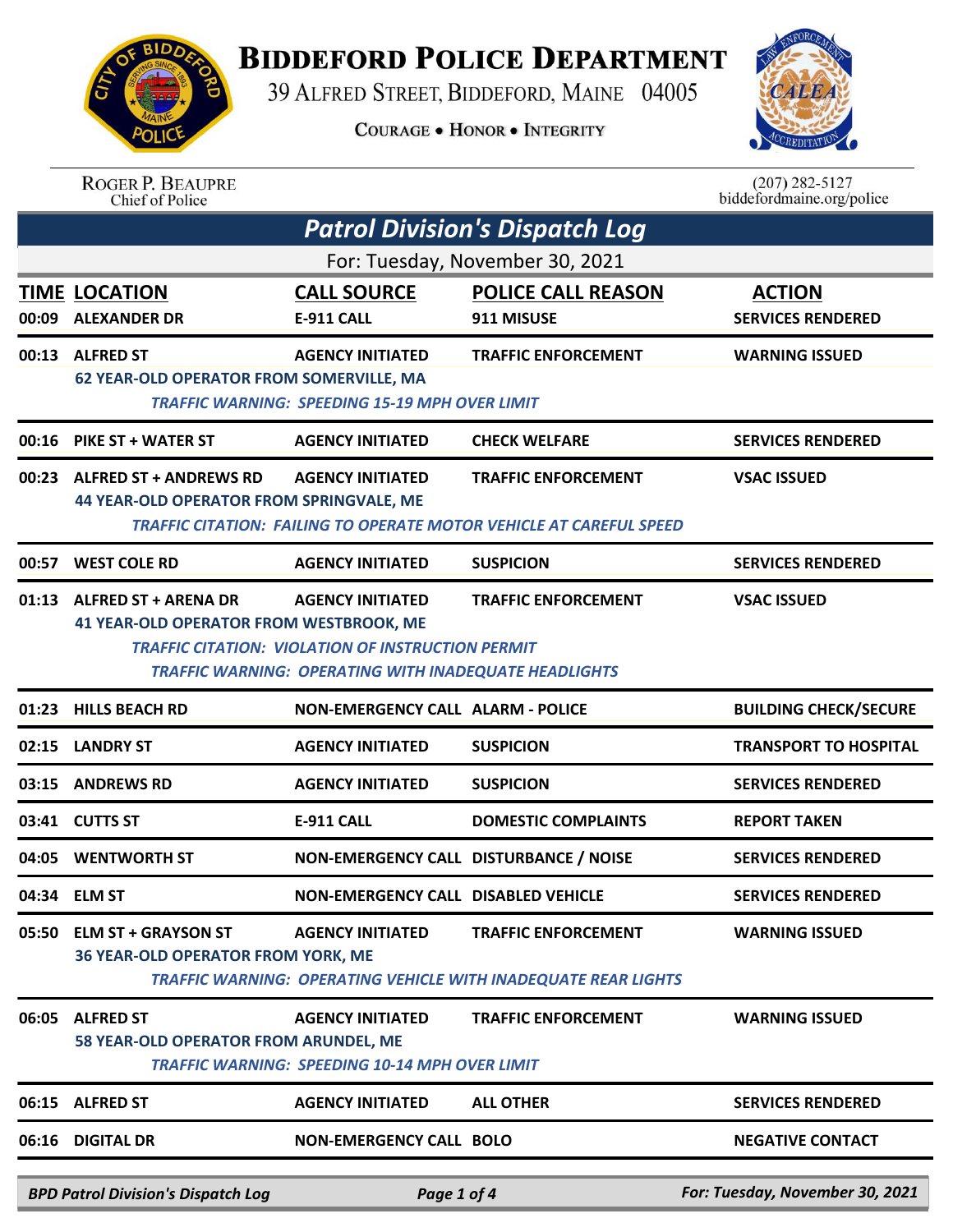| 06:23 | <b>TIME LOCATION</b><br><b>ALFRED ST</b>                                                                          | <b>CALL SOURCE</b><br><b>WALK-IN AT STATION</b> | <b>POLICE CALL REASON</b><br><b>CHECK WELFARE</b> | <b>ACTION</b><br><b>SERVICES RENDERED</b> |
|-------|-------------------------------------------------------------------------------------------------------------------|-------------------------------------------------|---------------------------------------------------|-------------------------------------------|
| 06:40 | <b>MAIN ST + ELM ST</b>                                                                                           | <b>E-911 CALL</b>                               | <b>DISABLED VEHICLE</b>                           | <b>SERVICES RENDERED</b>                  |
| 07:36 | <b>BOULDER WAY</b>                                                                                                | <b>WALK-IN AT STATION</b>                       | <b>ALL OTHER</b>                                  | <b>SERVICES RENDERED</b>                  |
|       | 08:20 MAPLEWOOD AVE<br>DEFENDANT: JUVENILE - L  AGE: 14  RESIDENT OF: BIDDEFORD, ME<br><b>CHARGE: TERRORIZING</b> | <b>AGENCY INITIATED</b>                         | <b>PAPERWORK</b>                                  | <b>SUMMONS ISSUED</b>                     |
|       | 09:15 ELM ST                                                                                                      | E-911 CALL                                      | <b>VEHICLE CRASH - POLICE ONLY</b>                | <b>STATE FORM TAKEN</b>                   |
|       | 09:16 BIDDEFORD GATEWAY CTR                                                                                       | <b>NON-EMERGENCY CALL ALARM - POLICE</b>        |                                                   | <b>FALSE ALARM</b>                        |
|       | 09:16 ALFRED ST                                                                                                   | <b>AGENCY INITIATED</b>                         | <b>VEHICLE CRASH - POLICE ONLY</b>                | <b>REPORT TAKEN</b>                       |
|       | 09:44 AUTUMN LN                                                                                                   | <b>AGENCY INITIATED</b>                         | <b>ANIMAL COMPLAINT</b>                           | <b>SERVICES RENDERED</b>                  |
|       | 09:52 JAY DR                                                                                                      | NON-EMERGENCY CALL ASSIST OTHER AGENCY          |                                                   | <b>SERVICES RENDERED</b>                  |
| 10:00 | <b>BRADBURY ST</b>                                                                                                | <b>NON-EMERGENCY CALL SUSPICION</b>             |                                                   | <b>SERVICES RENDERED</b>                  |
| 10:03 | <b>HILL ST</b>                                                                                                    | <b>WALK-IN AT STATION</b>                       | <b>SUSPICION</b>                                  | <b>SERVICES RENDERED</b>                  |
|       | 10:52 ALFRED ST                                                                                                   | <b>AGENCY INITIATED</b>                         | <b>OUT FOR FOLLOW UP</b>                          | <b>SERVICES RENDERED</b>                  |
| 10:59 | <b>HORRIGAN CT</b>                                                                                                | <b>AGENCY INITIATED</b>                         | <b>COMMUNITY ENGAGEMENT</b>                       | <b>REPORT TAKEN</b>                       |
| 11:05 | <b>UNION ST</b>                                                                                                   | <b>WALK-IN AT STATION</b>                       | <b>DOMESTIC COMPLAINTS</b>                        | <b>REPORT TAKEN</b>                       |
| 11:39 | <b>MAIN ST</b>                                                                                                    | <b>NON-EMERGENCY CALL JUVENILE OFFENSES</b>     |                                                   | <b>SERVICES RENDERED</b>                  |
| 11:59 | <b>SOUTH ST</b>                                                                                                   | NON-EMERGENCY CALL PARKING COMPLAINT            |                                                   | <b>PARKING TICKET ISSUED</b>              |
|       | 12:22 MAIN ST + MAPLEWOOD AVE AGENCY INITIATED                                                                    |                                                 | <b>OUT FOR FOLLOW UP</b>                          | <b>SERVICES RENDERED</b>                  |
| 12:22 | <b>PRISCILLA AVE</b>                                                                                              | NON-EMERGENCY CALL ANIMAL COMPLAINT             |                                                   | <b>SERVICES RENDERED</b>                  |
| 12:24 | <b>GUINEA RD</b>                                                                                                  |                                                 | NON-EMERGENCY CALL ARTICLES LOST/FOUND            | <b>REPORT TAKEN</b>                       |
| 12:28 | <b>ELM ST</b>                                                                                                     | <b>AGENCY INITIATED</b>                         | <b>PAPERWORK</b>                                  | <b>PAPERWORK SERVED</b>                   |
| 13:01 | <b>POOL ST</b>                                                                                                    | <b>NON-EMERGENCY CALL ALL OTHER</b>             |                                                   | <b>SERVICES RENDERED</b>                  |
| 13:19 | <b>MAINE TPKE + ALFRED ST</b>                                                                                     | E-911 CALL                                      | <b>BOLO</b>                                       | <b>NEGATIVE CONTACT</b>                   |
| 13:28 | POOL ST + ALFRED ST                                                                                               | <b>RADIO</b>                                    | <b>ANIMAL COMPLAINT</b>                           | <b>WARNING ISSUED</b>                     |
| 13:44 | <b>BLANDINGS WAY</b>                                                                                              | NON-EMERGENCY CALL PARKING COMPLAINT            |                                                   | <b>SERVICES RENDERED</b>                  |
| 14:06 | <b>BRADBURY ST</b>                                                                                                |                                                 | NON-EMERGENCY CALL VEHICLE CRASH - POLICE ONLY    | <b>REFERRED OTHER AGENCY</b>              |
| 14:11 | <b>SIMARD AVE</b>                                                                                                 | <b>AGENCY INITIATED</b>                         | <b>ANIMAL COMPLAINT</b>                           | <b>SERVICES RENDERED</b>                  |
| 14:12 | <b>ELM ST</b>                                                                                                     | <b>NON-EMERGENCY CALL BOLO</b>                  |                                                   | <b>SERVICES RENDERED</b>                  |
|       | 14:41 WEST ST                                                                                                     | <b>WALK-IN AT STATION</b>                       | <b>HARASSMENT</b>                                 | <b>REPORT TAKEN</b>                       |
|       | 14:53 ALFRED ST                                                                                                   | <b>WALK-IN AT STATION</b>                       | <b>OUT FOR FOLLOW UP</b>                          | <b>SERVICES RENDERED</b>                  |
|       | <b>BPD Patrol Division's Dispatch Log</b>                                                                         | Page 2 of 4                                     |                                                   | For: Tuesday, November 30, 2021           |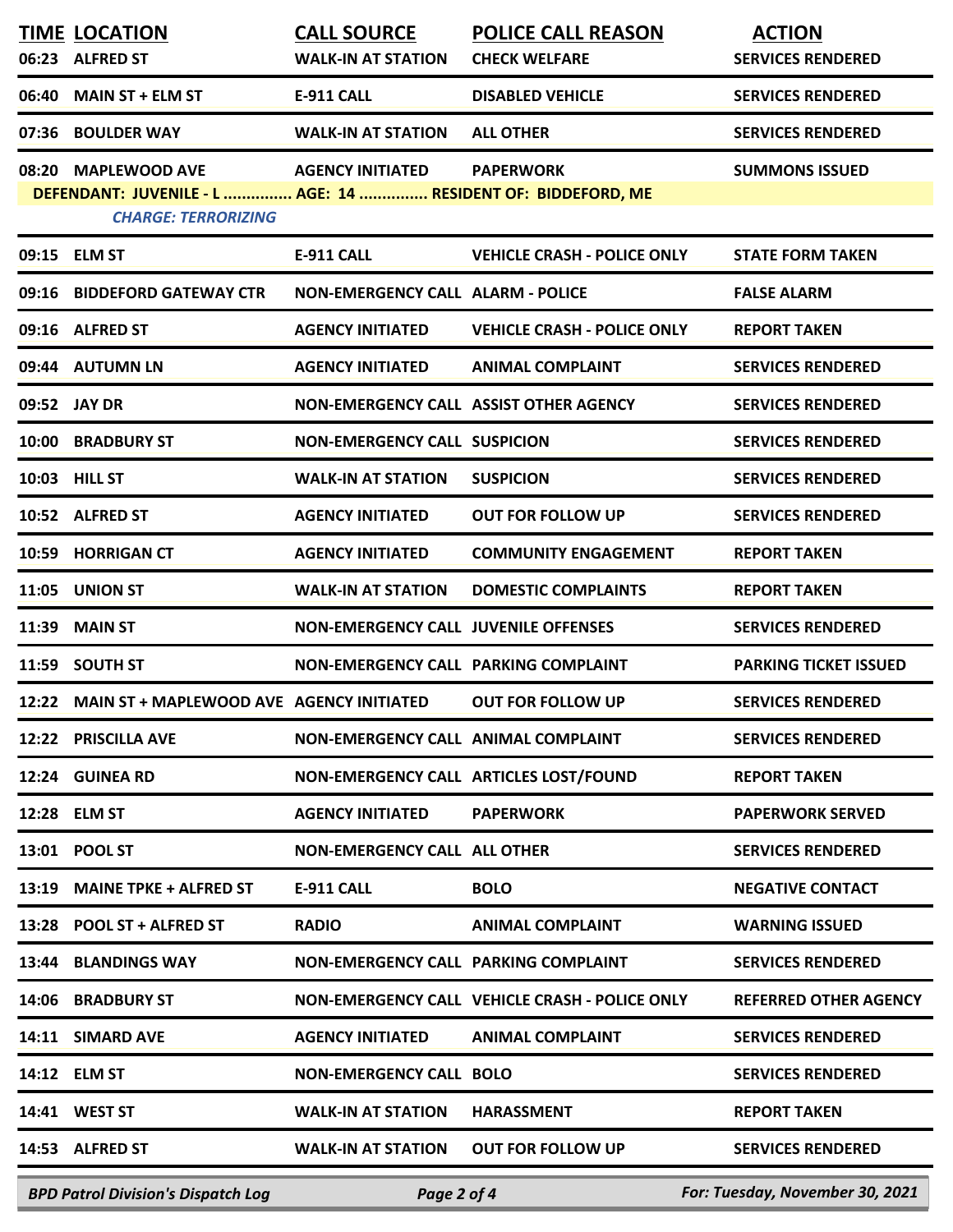| <b>TRAFFIC WARNING: SPEEDING 10-14 MPH OVER LIMIT</b><br>15:40 SOUTH ST<br><b>AGENCY INITIATED</b><br><b>TRAFFIC ENFORCEMENT</b><br><b>62 YEAR-OLD OPERATOR FROM LYMAN, ME</b> | <b>WARNING ISSUED</b>    |  |  |  |  |  |
|--------------------------------------------------------------------------------------------------------------------------------------------------------------------------------|--------------------------|--|--|--|--|--|
|                                                                                                                                                                                |                          |  |  |  |  |  |
|                                                                                                                                                                                |                          |  |  |  |  |  |
| <b>TRAFFIC WARNING: SPEEDING 10-14 MPH OVER LIMIT</b>                                                                                                                          |                          |  |  |  |  |  |
| 15:42 POOL ST<br><b>NON-EMERGENCY CALL THEFT</b>                                                                                                                               | <b>REPORT TAKEN</b>      |  |  |  |  |  |
| 15:44 EDWARDS AVE<br><b>AGENCY INITIATED</b><br><b>OUT FOR FOLLOW UP</b>                                                                                                       | <b>SERVICES RENDERED</b> |  |  |  |  |  |
| <b>16:22 MEDICAL CENTER DR</b><br><b>NON-EMERGENCY CALL ASSIST CITIZEN</b>                                                                                                     | <b>CIVIL COMPLAINT</b>   |  |  |  |  |  |
| 16:25 FOSS ST<br><b>AGENCY INITIATED</b><br><b>OUT FOR FOLLOW UP</b>                                                                                                           | <b>SERVICES RENDERED</b> |  |  |  |  |  |
| 16:35<br><b>ELM ST + GOOCH ST</b><br><b>AGENCY INITIATED</b><br><b>TRAFFIC ENFORCEMENT</b>                                                                                     | <b>WARNING ISSUED</b>    |  |  |  |  |  |
| 28 YEAR-OLD OPERATOR FROM OLD ORCHARD BEACH, ME<br><b>TRAFFIC CITATION: OPERATE VEHICLE W/O VALID INSPECTION CERTIFICATE</b>                                                   |                          |  |  |  |  |  |
| <b>TRAFFIC WARNING: FAILING TO NOTIFY STATE OF NAME AND ADDRESS CHANGE</b>                                                                                                     |                          |  |  |  |  |  |
| <b>TRAFFIC WARNING: FAILURE TO REGISTER VEHICLE</b>                                                                                                                            |                          |  |  |  |  |  |
| <b>MOUNTAIN RD</b><br>NON-EMERGENCY CALL VEHICLE CRASH - POLICE ONLY<br>16:47                                                                                                  | <b>STATE FORM TAKEN</b>  |  |  |  |  |  |
| 17:01 ELM ST<br><b>NON-EMERGENCY CALL JUVENILE OFFENSES</b>                                                                                                                    | <b>REPORT TAKEN</b>      |  |  |  |  |  |
| 17:06 WEST ST + FOREST ST<br><b>AGENCY INITIATED</b><br><b>TRAFFIC ENFORCEMENT</b>                                                                                             | <b>WARNING ISSUED</b>    |  |  |  |  |  |
| 52 YEAR-OLD OPERATOR FROM BIDDEFORD, ME<br><b>TRAFFIC WARNING: OPERATING VEHICLE WITH INADEQUATE REAR LIGHTS</b>                                                               |                          |  |  |  |  |  |
| <b>BRIARWOOD DR</b><br>17:50<br><b>NON-EMERGENCY CALL PARKING COMPLAINT</b>                                                                                                    | <b>SERVICES RENDERED</b> |  |  |  |  |  |
| 18:13 ALFRED ST<br><b>WALK-IN AT STATION</b><br><b>WARRANT ARREST</b>                                                                                                          | <b>ARREST(S) MADE</b>    |  |  |  |  |  |
| DEFENDANT: JAMES LEMONT SAWYER  AGE: 63  RESIDENT OF: LYMAN, ME<br><b>CHARGE: WARRANT ARREST</b>                                                                               |                          |  |  |  |  |  |
|                                                                                                                                                                                |                          |  |  |  |  |  |
| NON-EMERGENCY CALL ATTEMPTED/THREATENED SUICIDE REPORT TAKEN<br>18:21 HUBERT ST                                                                                                |                          |  |  |  |  |  |
| 18:40 EDWARDS AVE<br>NON-EMERGENCY CALL OUT FOR FOLLOW UP                                                                                                                      | <b>SERVICES RENDERED</b> |  |  |  |  |  |
| 19:40 ALFRED ST<br>NON-EMERGENCY CALL VEHICLE CRASH - POLICE ONLY                                                                                                              | <b>STATE FORM TAKEN</b>  |  |  |  |  |  |
| 19:44 HILL ST + BIRCH ST<br>NON-EMERGENCY CALL ASSIST: VEHICLE CRASH - FIRE / EMS SUMMONS ISSUED                                                                               |                          |  |  |  |  |  |
| DEFENDANT: RONALD W GOAD  AGE: 34  RESIDENT OF: BIDDEFORD, ME<br><b>CHARGE: OPERATING WITH EXPIRED LICENSE OVER 90 DAYS</b>                                                    |                          |  |  |  |  |  |
|                                                                                                                                                                                |                          |  |  |  |  |  |
| 21:04 UNION ST<br>NON-EMERGENCY CALL DOMESTIC COMPLAINTS                                                                                                                       | <b>WARNING ISSUED</b>    |  |  |  |  |  |
| 21:09 OAKWOOD LN<br>E-911 CALL<br><b>CHECK WELFARE</b>                                                                                                                         | <b>SERVICES RENDERED</b> |  |  |  |  |  |
| 22:03 POMERLEAU ST<br>NON-EMERGENCY CALL PARKING COMPLAINT                                                                                                                     | <b>SERVICES RENDERED</b> |  |  |  |  |  |
| <b>NON-EMERGENCY CALL PAPERWORK</b><br>22:58 ELM ST                                                                                                                            | <b>SERVICES RENDERED</b> |  |  |  |  |  |
| 23:17 HIGH ST<br>NON-EMERGENCY CALL ANIMAL COMPLAINT                                                                                                                           | <b>SERVICES RENDERED</b> |  |  |  |  |  |

*BPD Patrol Division's Dispatch Log Page 3 of 4 For: Tuesday, November 30, 2021*